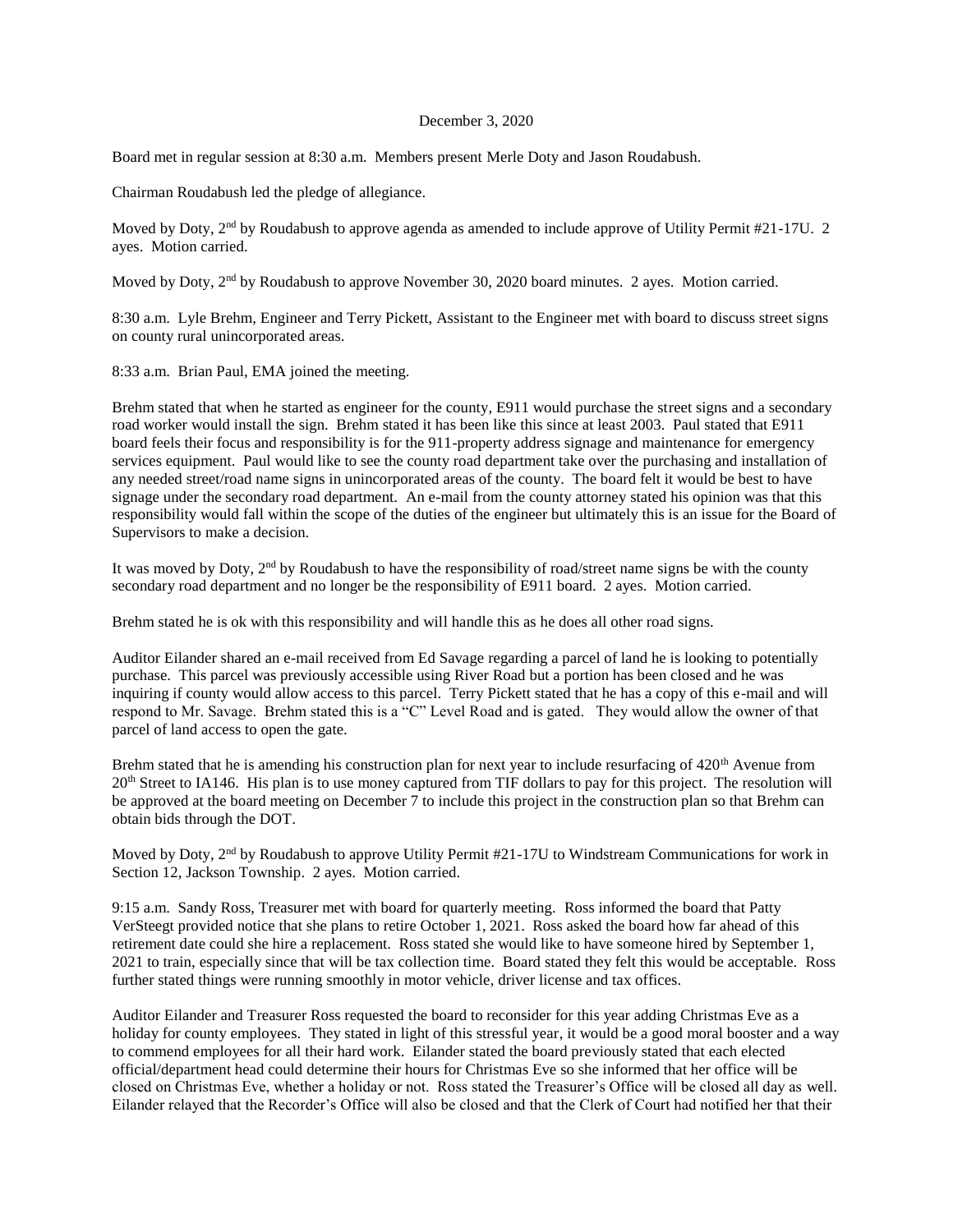office will be closed as well. Eilander stated she spoke with the Assessor and was informed that as of now, there would be at least one individual in her office until noon on Christmas Eve. Board advised Auditor Eilander to put this for discussion on the agenda for meeting December 7.

Moved by Doty, 2nd by Roudabush to approve Resolution #2021-12 a Resolution to Fix Date for a Public Hearing on Proposal to Enter into a General Obligation Emergency Communications Loan Agreement and to Borrow Money Thereunder in a Principal Amount not to Exceed \$6,500,000. 2 ayes. Motion carried. Said public hearing is scheduled for December 21, 2020 at 9:00 a.m. and notice to be published in the county official newspapers.

# **RESOLUTION NO. 2021-12**

Resolution to Fix a Date for a Public Hearing on Proposal to Enter into a General Obligation Emergency Communications Loan Agreement and to Borrow Money Thereunder in a Principal Amount not to Exceed \$6,500,000

WHEREAS, the Board of Supervisors of Poweshiek County, Iowa (the "County"), proposes to enter into a General Obligation Emergency Communications Loan Agreement (the "Loan Agreement") and to borrow money thereunder in a principal amount not to exceed \$6,500,000, pursuant to the provisions of Sections 331.402 and  $331.441(2)(b)(17)$  of the Code of Iowa for the purpose of paying the cost, to that extent, of acquiring and installing emergency services communications systems and equipment (the "Project"), and it is now necessary to fix a date of meeting of this Board at which it is proposed to take action on the proposal to enter into the Loan Agreement and to give notice thereof as required by such law;

NOW, THEREFORE, Be It Resolved by the Board of Supervisors of Poweshiek County, Iowa, as follows:

Section 1. The Board shall meet on December 21, 2020, at the boardroom, Poweshiek County Courthouse, Montezuma, Iowa, at 9:00 o'clock a.m., at which time and place a hearing will be held and proceedings will be instituted and action taken to enter into the Loan Agreement.

Section 2. The County Auditor is hereby directed to give notice of the proposed action on the Loan Agreement setting forth the amount and purpose thereof, the time when and place where the said meeting will be held by publication at least once, not less than four (4) and not more than twenty (20) days before the date of said meeting, in a legal newspaper which has a general circulation in the County. The notice shall be in substantially the following form:

## NOTICE OF PROPOSED ACTION TO INSTITUTE PROCEEDINGS TO ENTER INTO A LOAN AGREEMENT AND TO BORROW MONEY THEREUNDER IN A PRINCIPAL AMOUNT NOT TO EXCEED \$6,500,000

### (GENERAL OBLIGATION)

The Board of Supervisors of Poweshiek County, Iowa, will meet on December 21, 2020, at the boardroom, Poweshiek County Courthouse, Montezuma, Iowa, at 9:00 o'clock a.m., for the purpose of instituting proceedings and taking action to enter into a loan agreement (the "Loan Agreement") and to borrow money thereunder in a principal amount not to exceed \$6,500,000 for the purpose of paying the cost, to that extent, of acquiring and installing emergency services communications systems and equipment.

The Loan Agreement is proposed to be entered into, and bonds will be issued thereunder, pursuant to authority contained in Sections 331.402 and 331.441(2)(b)(17) of the Code of Iowa. The Loan Agreement and the bonds will constitute general obligations of the County.

At that time and place, oral or written objections may be filed or made to the proposal to enter into the Loan Agreement. After receiving objections, the County may determine to enter into the Loan Agreement, in which case, the decision will be final unless appealed to the District Court within fifteen (15) days thereafter.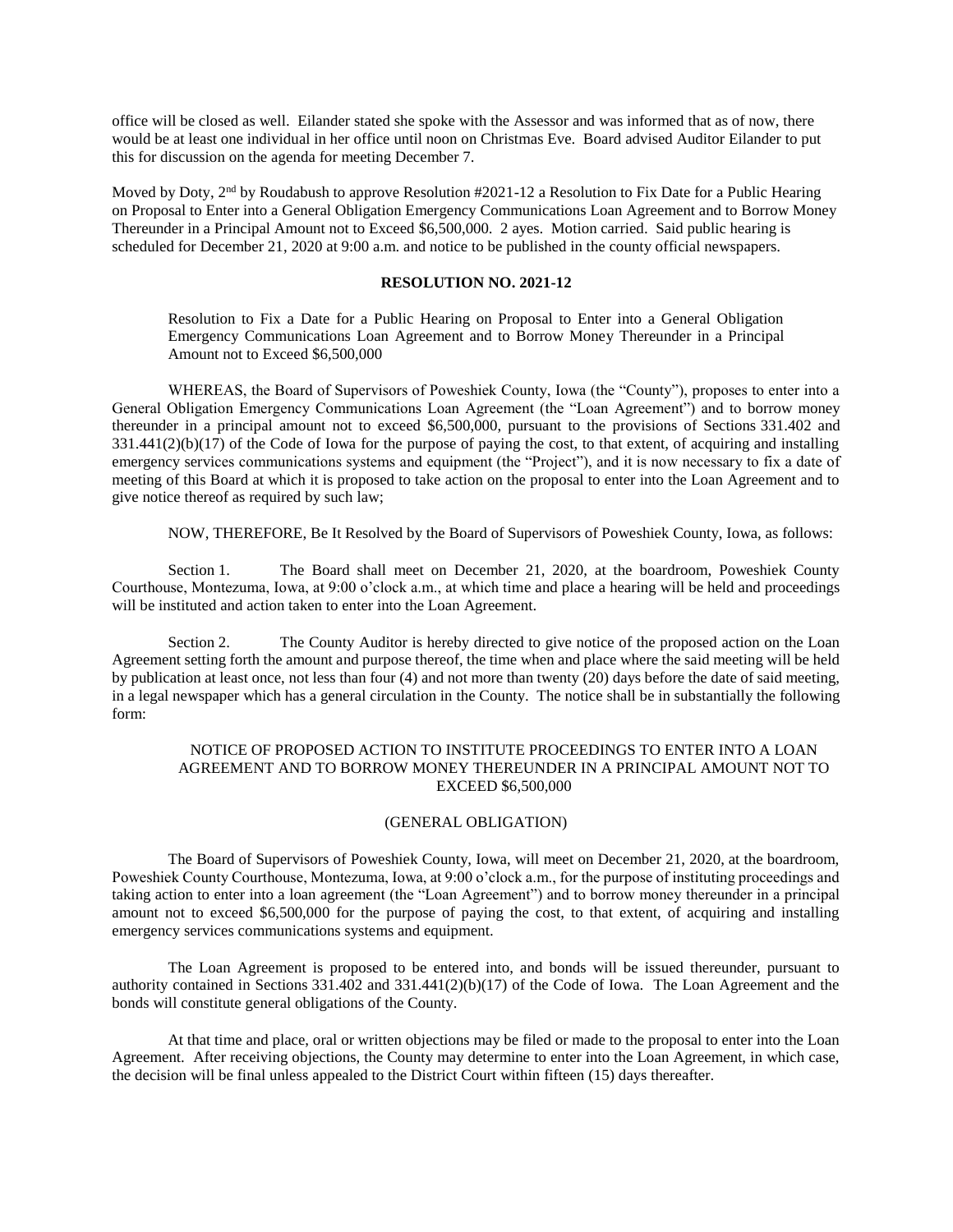By order of the Board of Supervisors of Poweshiek County, Iowa.

Melissa Eilander Poweshiek County Auditor

Section 3. Pursuant to Section 1.150-2 of the Income Tax Regulations (the "Regulations") of the Internal Revenue Service, the County declares (a) that it intends to undertake the above-referenced Project which is reasonably estimated to cost, in the aggregate, approximately \$6,500,000, (b) that other than (i) expenditures to be paid or reimbursed from sources other than the issuance of bonds, notes or other obligations (the "Bonds"), or (ii) expenditures made not earlier than 60 days prior to the date of this Resolution or a previous intent resolution of the County, or (iii) expenditures amounting to the lesser of \$100,000 or 5% of the proceeds of the Bonds, or (iv) expenditures constituting preliminary expenditures as defined in Section 1.150-2(f)(2) of the Regulations, no expenditures for the Project have heretofore been made by the County and no expenditures will be made by the County until after the date of this Resolution or a prior intent resolution of the County, and (c) that the County reasonably expects to reimburse the expenditures made for costs of the County out of the proceeds of the Bonds. This declaration is a declaration of official intent adopted pursuant to Section 1.150-2 of the Regulations.

Section 4. All resolutions or parts thereof in conflict herewith are hereby repealed to the extent of such conflict.

Section 5. This resolution shall be in full force and effect immediately upon its adoption and approval, as provided by law.

Passed and approved December 3, 2020.

Jason Roudabush, Chairman Attest: Melissa Eilander, Poweshiek County Auditor

Moved by Doty,  $2<sup>nd</sup>$  by Roudabush to approve amendment to farm lease agreement dated October 25, 2018 amending the legal description of the land and adjusting the acres and to also authorize the one-year extension clause in the agreement and offer current tenants another year of current lease terms. 2 ayes. Motion carried.

Moved by Doty, 2<sup>nd</sup> by Roudabush to approve updated job description for Assistant Recorder, Recorder's Office. 2 ayes. Motion carried.

Moved by Doty,  $2<sup>nd</sup>$  by Roudabush to approve Resolution  $\#2021-13$ , a resolution authorizing internal advance to fund urban renewal project costs. 2 ayes. Motion carried.

#### **RESOLUTION #2021-13 AUTHORIZING INTERNAL ADVANCE TO FUND URBAN RENEWAL PROJECT COSTS**

WHEREAS, the Board of Supervisors (the "Board") of Poweshiek County, Iowa (the "County"), has established the Poweshiek County Road Improvement Urban Renewal Area (the "Urban Renewal Area"); and

WHEREAS, the Board has identified the need to establish the Poweshiek County Road Improvement Urban Renewal Area Tax Increment Revenue Fund, into which all incremental property tax revenues received from the Urban Renewal Area should be deposited; and

WHEREAS, the Board has also identified certain county road improvements (the "Project") that should be constructed in the Urban Renewal Area; and

WHEREAS, it has been proposed that the County approve an internal advance of funds in the amount of \$160,540 (the "Advance") in order to pay the costs of the Project, and the County desires to make the Advance eligible to be repaid from future incremental property tax revenues to be derived from the Urban Renewal Area; and

NOW, THEREFORE, IT IS RESOLVED by the Board of Supervisors of Poweshiek County, Iowa as follows: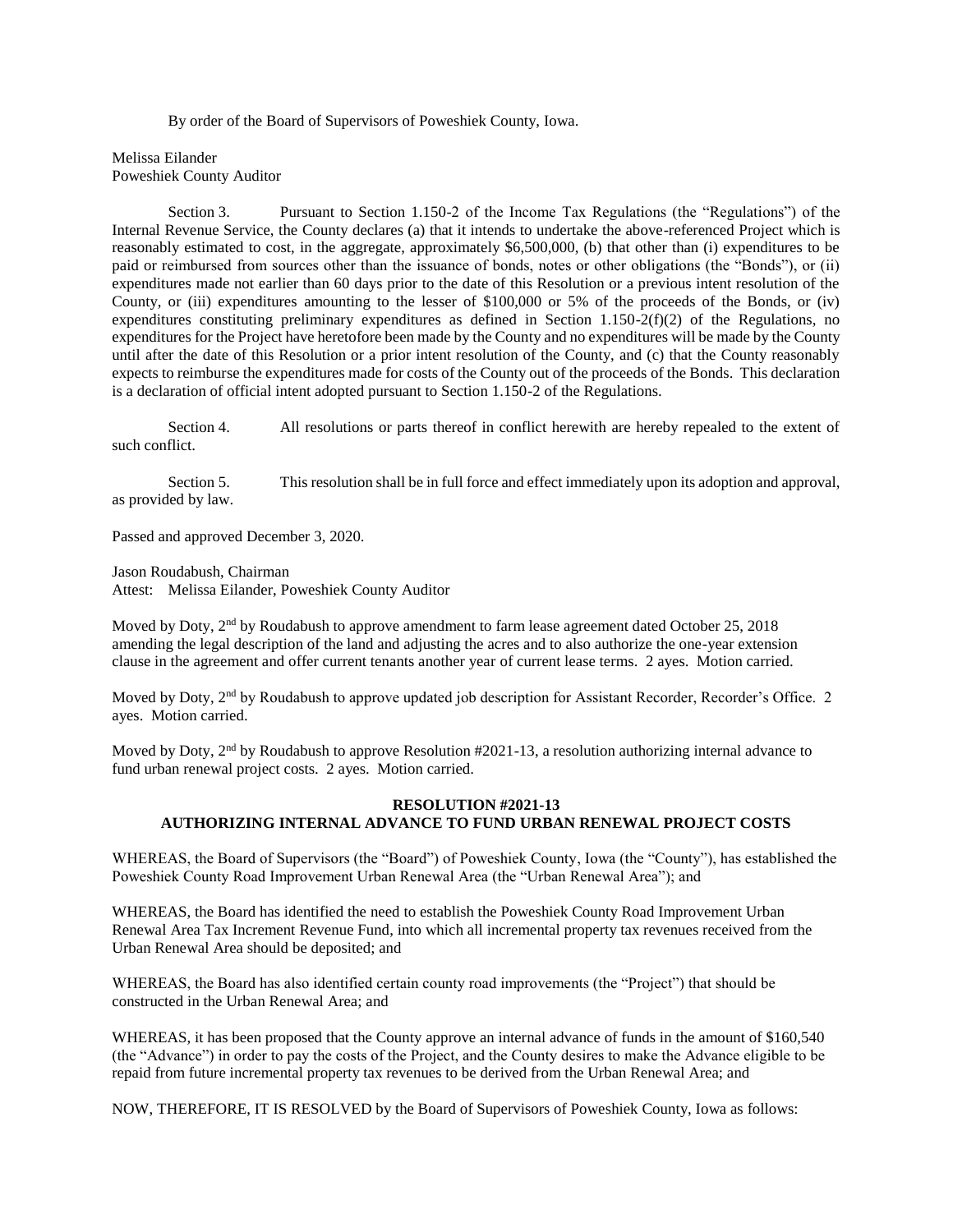Section 1. There is hereby created the Poweshiek County Road Improvement Urban Renewal Area Tax Increment Revenue Fund (the "Tax Increment Fund").

It is hereby directed that One Hundred Sixty Thousand Five Hundred Forty Dollars (\$160,540), be advanced to the Tax Increment Fund from the County Secondary Road Fund for the funding of the Project. The Advance shall be treated as a loan (the "Loan") to the Tax Increment Fund and shall be repaid to the Secondary Road Fund without interest, out of future incremental property tax revenues received into the Tax Increment Fund.

Payments on the Loan are subject to annual appropriation by the Board and to the determination of the Board that there are incremental property tax revenues available for such purpose, which have been allocated to or accrued in the Tax Increment Fund.

Section 2. The Tax Increment Fund is hereby pledged to the repayment of the Loan, and a copy of this Resolution shall be filed in the office of the County Auditor to evidence this pledge. Pursuant to Section 403.19 of the Code of Iowa, the County Auditor is hereby directed to certify, no later than December 1, 2020, the original amount of the Loan as an obligation that is eligible to be repaid from future incremental property tax revenues, and to certify no later than December 1 of each succeeding year any remaining outstanding balance of the Loan.

Section 3. All resolutions or parts thereof in conflict herewith, are hereby repealed, to the extent of such conflict.

PASSED AND APPROVED this 3<sup>rd</sup> day of December, 2020.

Jason Roudabush, Chairman Attest: Melissa Eilander, Poweshiek County Auditor

Roudabush stated he attended the Region 6, Iowa Workforce, and HAZMAT meetings this week.

\_\_\_\_\_\_\_\_\_\_\_\_\_\_\_\_\_\_\_\_\_\_\_\_\_\_\_\_\_\_\_\_\_\_\_ \_\_\_\_\_\_\_\_\_\_\_\_\_\_\_\_\_\_\_\_\_\_\_\_\_\_\_

10:06 a.m. Moved by Doty, 2<sup>nd</sup> by Roudabush to adjourn. 2 ayes. Motion carried.

Melissa Eilander, Poweshiek County Auditor Jason Roudabush, Chairman

December 7, 2020

Board met in regular session at 8:30 a.m. Members present Merle Doty, Diana Dawley and Jason Roudabush.

Chairman Roudabush led the pledge of allegiance.

Moved by Doty, 2<sup>nd</sup> by Dawley to approve agenda. 3 ayes. Motion carried.

8:30 a.m. Bart Klaver, County Attorney met with board. Klaver stated the RACOM contract looked ok with him with the changes made regarding the liquidated damages. Dawley inquired about the county project manager and they would verify that Tom Kriegel, Sheriff would serve as the county's project manager.

Klaver stated he received an e-mail regarding pending opioid litigation. Currently Poweshiek County is not involved in any litigation regarding this yet but other counties are participating. Klaver stated the litigation is in early stages. Poweshiek County still has the ability to join this class action law suit. Klaver stated it would be most beneficial to join this litigation. Klaver does not have specifics at this point regarding any financial settlement for the county. He does not feel that opioid use is widespread within Poweshiek County. Board agreed with Klaver and advised him to go ahead with joining the class action lawsuit.

8:50 a.m. Tom Kriegel, Sheriff joined the meeting.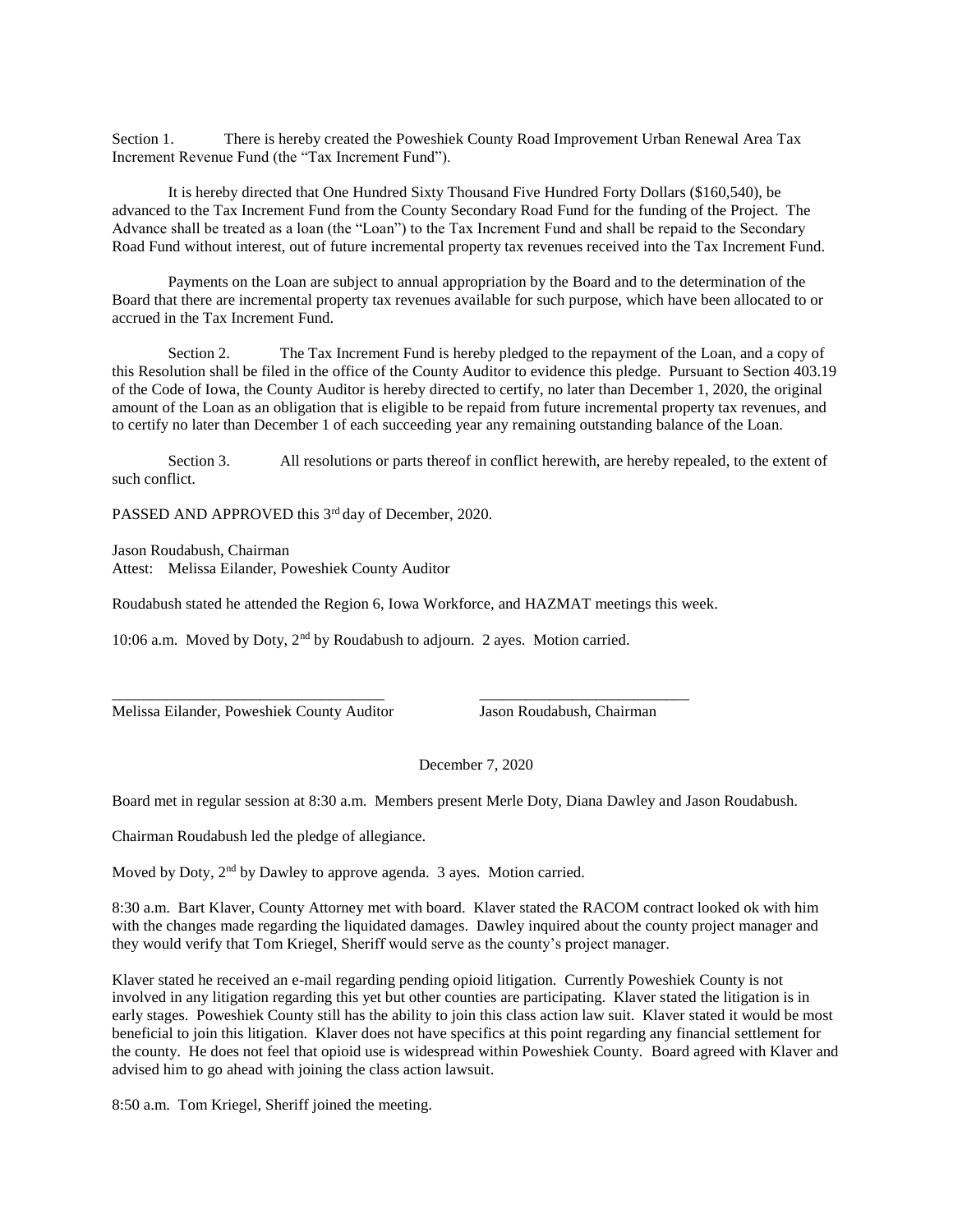Klaver stated the land transfer with Hicks was ready for completion. The title opinions and deeds are prepared and everything looks in order. The deed was presented to the board chairman for signature. Moved by Dawley, 2<sup>nd</sup> by Doty to authorize Jason Roudabush, Chairman to sign Warranty Deed for land transfer of Parcel B NE SW, 7-78-14 (Jackson Township). 3 ayes. Motion carried.

Board discussed with Kriegel about being the project manager with the RACOM radio system project and Kriegel stated he wanted to be involved in this capacity during the project.

Doty stated he has a  $8<sup>th</sup>$  Judicial District meeting this week.

9:15 a.m. Skip Lowe and Lacey Anderson, Bernie Lowe & Associates met with the board via ZOOM to discuss quarterly update on Poweshiek County health insurance.

10:15 a.m. Sandy Ross, Treasurer and Dianna Longhenry, Recorder joined the meeting.

Board discussed hours/closure of county offices and courthouse on December 24, 2020. Ross, Eilander & Longhenry stated they are in favor of declaring this a one-time holiday for all county employees. They felt this would be a good moral booster for the employees and especially in light of this year and all the employees have been dealing with due to COVID. Board discussed that if declare a holiday, sheriff's office employees working that day would fall under overtime and if the secondary road guys were called in due to snow storm, they would fall under overtime. Board also discussed just closing the courthouse due to state offices being closed, which would affect the treasurer and recorder office. Board felt it would probably be best to declare holiday for all employees. Moved by Doty, 2<sup>nd</sup> by Dawley to approve December 24, 2020 as a holiday for all county employees and this will be for 2020 only. 3 ayes. Motion carried.

Board stated they would be updating the personnel policy within the next year and would look at the holiday schedule at that time and maybe there would be a holiday to exchange for Christmas Eve.

Moved by Dawley, 2<sup>nd</sup> by Doty to approve Utility Permit #21-18U to Windstream Communications for work in Sections 19 & 30, Bear Creek Township. 3 ayes. Motion carried.

Moved by Doty, 2<sup>nd</sup> by Dawley to approve 2021 County Five Year Program Resolution 0.2 Poweshiek County Secondary Roads, modification to add project on  $420<sup>th</sup>$  Avenue from  $20<sup>th</sup>$  Street to IA-146. 3 ayes. Motion carried.

Moved by Dawley,  $2<sup>nd</sup>$  by Doty to approve Resolution #2021-14 fund transfer. 3 ayes. Motion carried.

#### **RESOLUTION #2021-14**

BE IT RESOLVED THIS 7<sup>th</sup> day of December 2020 to approve the following fund transfer for FY'21 as follows:

| • Pow Co Urban Renewal to GO Urban Renewal Old 6                              | \$1.554.11  |
|-------------------------------------------------------------------------------|-------------|
| • Debt Services to GO Urban Renewal Old 6                                     | \$2018.39   |
| • Local Option Sales Tax Revenue Fund to General Obligation LOST Sinking Fund | \$29,709.00 |

FURTHER, the Poweshiek County Board of Supervisors directs the Poweshiek County Auditor to transfer the amounts above in the county financial system dated 11/30/20.

Dated this 7<sup>th</sup> day of December 2020.

### POWESHIEK COUNTY BOARD OF SUPERVISORS

Jason Roudabush, Chairman Merle Doty, Vice-Chairman Diana Dawley, Member Attest: Melissa Eilander, Poweshiek County Auditor